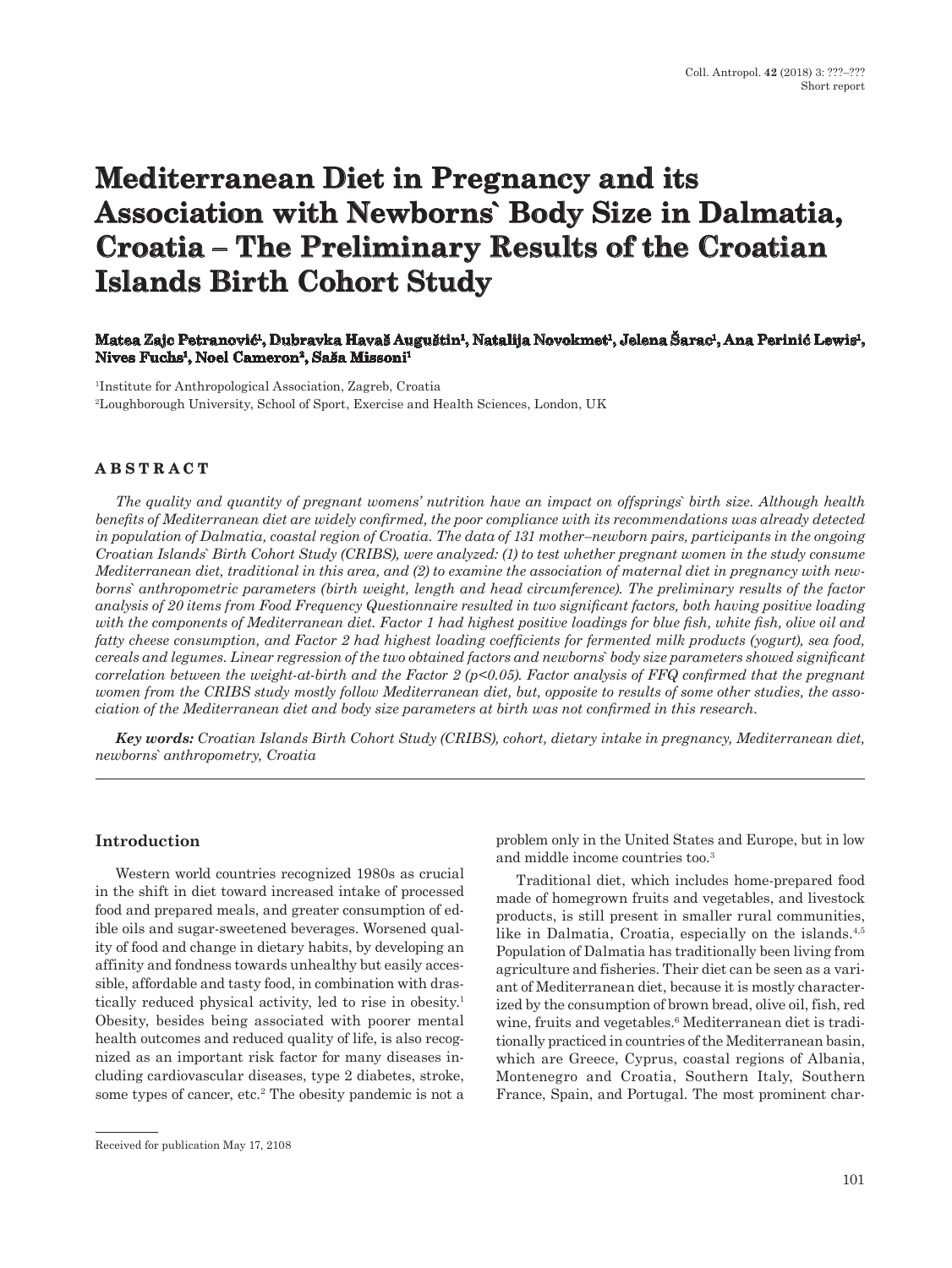acteristics of Mediterranean diet are the consumption of olive oil (preferably virgin oil), fruits, nuts, and whole grains daily, with moderate red wine and legumes consumption. Animal products are consumed only occasionally, as a relish, while the priority is given to fish and white meat, over red and processed meat.<sup>7</sup> The numerous investigations of the Mediterranean diet confirmed its beneficial health effects on prevention of cardiovascular diseases and type 2 diabetes<sup>8</sup>, reversion of metabolic syndrome9 (MetS), and different types of cancer.10 However, although traditions have historically shown strong vitality and resistance to cultural reduction and one-way development, the traditional diet of islanders is changing under influence of modernization.<sup>6,11</sup> These changes have been noted from 1990ies on, on islands Hvar<sup>12</sup>, Vis<sup>13,14</sup>, and Korčula.<sup>14</sup>

Varied, balanced high quality food and adequate macro- and micronutrient intake in pregnancy are recognized as crucial for the health status of both the mother and child.15 In addition to that, but if we take into account the developmental origins of health and disease hypothesis<sup>16</sup>, nutrition in pregnancy might have long-term consequences on future generations. Recommendations for nutrients in pregnancy differ according to both the eating tradition and nutrition status of the population.15 Traditional Mediterranean diet has shown a positive impact not only by contributing to conception of women who were undergoing assisted reproduction technology methods $17$ , but also as beneficial for pregnant women's health<sup>18</sup>, and health of their children in early life.19,20

In this paper we present the preliminary results of the CRoatian Islands Birth Cohort Study (CRIBS), an ongoing study which is being conducted in Middle Dalmatia on Eastern Adriatic. Presented analyses were conducted with aims: (1) to determine whether pregnant participants in the study consume Mediterranean diet, (2) to test the association of maternal diet in pregnancy with newborns` anthropometric parameters (birth weight, length and head circumference) using the data from questionnaires and obstetric records.

#### **Materials and Methods**

#### *Description of the CRIBS Cohort*

The ongoing CRoatian Islands Birth Cohort Study (CRIBS) is the first prospective birth cohort study in the South-Eastern Europe, aiming to assess the prevalence of known risk factors (biological, environmental and behavioral) for the Metabolic Syndrome (MetS) in populations from Croatian Dalmatian islands (Hvar and Brač) and mainland population (city of Split with surroundings). This Eastern Adriatic area has high prevalence of the MetS, which is higher on islands than in the neighboring mainland area. Recruitment of pregnant women who conceived naturally, had singleton pregnancies and had no history of chronic diseases began in February 2016 and will last until reaching the aimed number of 500 motherchild pairs (predicted to be reaches by October 2018).

FACTOR ANALYSIS OF FOOD FREQUENCY QUESTIONNAIRE DATA: SUMMARY RESULTS.

Total Variance Explained

|                | Initial<br>Eigenvalues |               |                          |
|----------------|------------------------|---------------|--------------------------|
| Component      | Total                  | % of Variance | Cumulative<br>variance % |
| 1              | 2.917                  | 15.354        | 15.354                   |
| $\overline{2}$ | 1.830                  | 9.630         | 24.984                   |
| 3              | 1.516                  | 7.980         | 32.965                   |
| 4              | 1.446                  | 7.610         | 40.575                   |
| 5              | 1.338                  | 7.043         | 47.617                   |
| 6              | 1.180                  | 6.209         | 53.826                   |
| 7              | 1.032                  | 5.433         | 59.259                   |
| 8              | 1.015                  | 5.343         | 64.602                   |
| 9              | 0.968                  | 5.093         | 69.695                   |
| 10             | 0.878                  | 4.621         | 74.316                   |
| 11             | 0.779                  | 4.097         | 78.413                   |
| 12             | 0.762                  | 4.011         | 82.424                   |
| 13             | 0.631                  | 3.320         | 85.745                   |
| 14             | 0.575                  | 3.027         | 88.771                   |
| 15             | 0.544                  | 2.866         | 91.637                   |
| 16             | 0.465                  | 2.445         | 94.082                   |
| 17             | 0.427                  | 2.249         | 96.331                   |
| 18             | 0.373                  | 1.962         | 98.293                   |
| 19             | 0.318                  | 1.597         | 99.917                   |
| 20             | 0.002                  | 0.110         | 100.000                  |

Comprehensive data on medical, anthropometric, socioeconomic, nutritional, lifestyle, psychological and other characteristics of both mothers and children, from pregnancy up to the children`s age of two, are being collected. Pregnant women participated in the study voluntarily and they signed written, informed consents for themselves at joining the research, and for their children, right after the birth.

The Ethics Committee of the Institute for Anthropological Research approved the study protocol.

#### *Description of study sample and questionnaire measures*

Initial sample consisted of 131 mother – newborn pairs from Split ( $N = 71$ ) and islands of Brač and Hvar ( $N = 60$ ) but since nine children were born preterm, 9 mother – newborn pairs were excluded from further analyses. During pregnancy mothers filled out two specially designed questionnaires, which contained questionnaire measures about maternal demographic, obstetrics, and lifestyle characteristics (diet included), well-being and mental state. Only a subset of the collected data is presented here.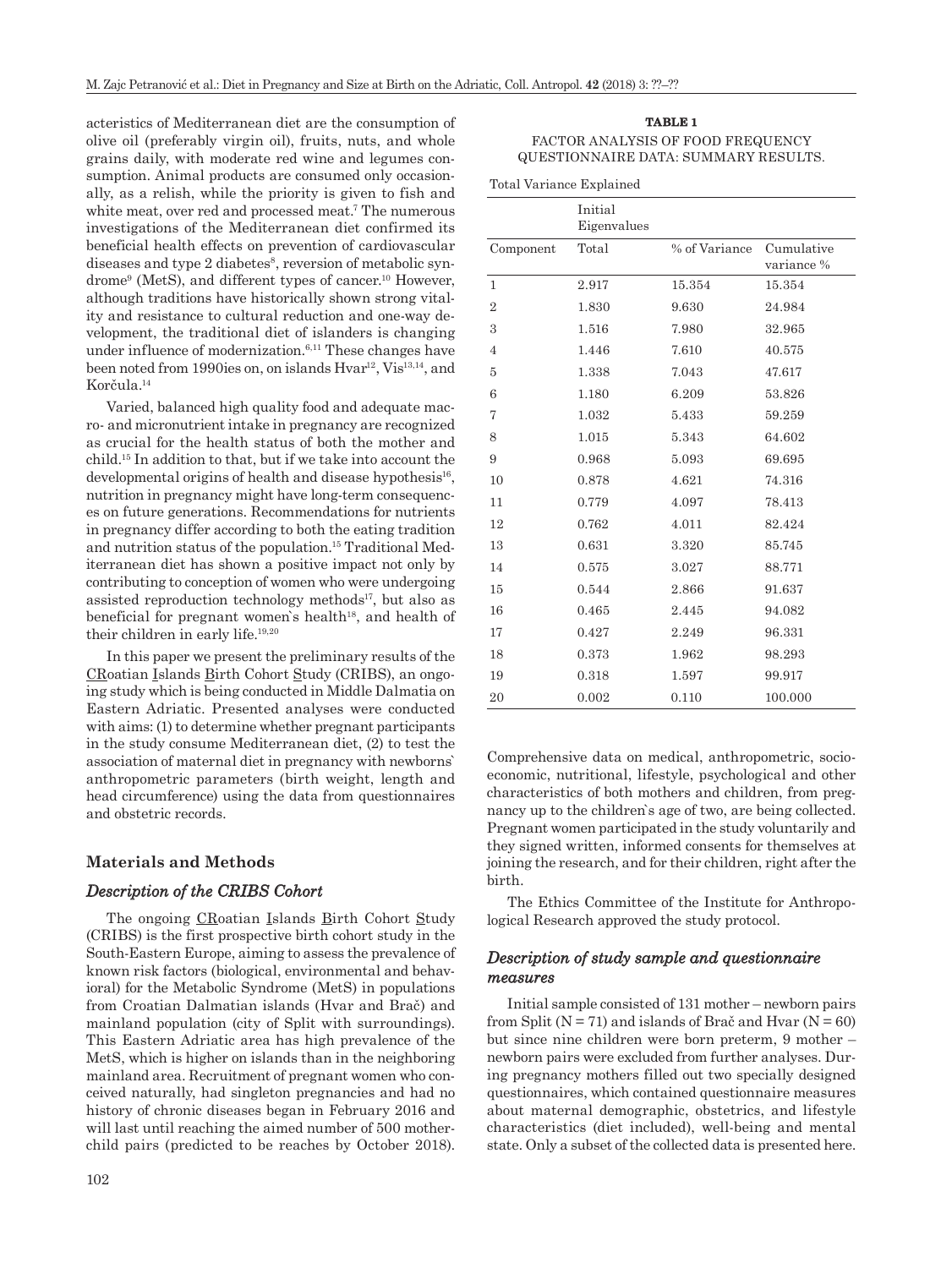| TABLE 2                                                                              |
|--------------------------------------------------------------------------------------|
| SCORE COEFFICIENTS DERIVED FROM PRINCIPAL COMPONENT ANALYSIS OF FOODS OR FOOD GROUPS |
| CONSUMED BY PREGNANT WOMEN IN THE CRIBS STUDY.                                       |

| Variables                           |              |       |          |                | Components (Factors) |                 |                |       |
|-------------------------------------|--------------|-------|----------|----------------|----------------------|-----------------|----------------|-------|
|                                     | $\mathbf{1}$ | 2     | 3        | $\overline{4}$ | $\bf 5$              | $6\phantom{1}6$ | $\overline{7}$ | 8     |
| blue fish                           | 0,776        |       |          |                |                      |                 |                |       |
| white fish                          | 0,752        | 0,230 |          |                |                      |                 |                |       |
| olive oil                           | 0,524        |       |          |                |                      | 0,300           | $-0,466$       |       |
| fatty cheese                        | 0,485        |       | 0,383    |                |                      | $-0,381$        | 0,419          |       |
| fermented milk products<br>(yogurt) |              | 0,760 |          |                |                      |                 |                |       |
| $\rm sea$ food                      | 0,342        | 0,690 |          |                |                      |                 |                |       |
| cereals and legumes                 |              | 0,492 | 0,271    | 0,228          | 0,217                |                 |                | 0,233 |
| dark bread                          |              |       | 0,779    | 0,236          |                      |                 |                |       |
| seasonal fruits                     |              |       | 0,493    | $-0,279$       | 0,351                | $-0,309$        |                |       |
| butter                              |              | 0,304 | 0,461    | $-0,298$       |                      |                 |                |       |
| milk                                |              |       |          | 0,732          |                      | 0,206           |                |       |
| potatoes                            |              |       |          | $-0,659$       | 0,307                |                 | 0,206          |       |
| eggs                                |              |       |          |                | 0,797                |                 |                |       |
| wine                                |              |       |          | 0,358          | 0,479                |                 | 0,265          | 0,380 |
| pulses                              |              |       |          |                |                      | 0,812           |                |       |
| white bread                         |              | 0,289 | $-0.401$ |                | 0,339                | $-0,452$        | 0,213          | 0,295 |
| non-fatty cheese                    |              |       |          |                |                      |                 | 0,772          |       |
| vegetables                          | 0,264        | 0,253 |          |                | 0.405                | $-0.264$        | 0,454          |       |
| wine                                |              |       |          |                |                      |                 |                | 0,896 |
| pasta                               |              |       |          |                |                      |                 | 0,747          |       |

\*Variables defining first two factors are highlighted in bold.

Assessment of dietary intake in pregnancy was determined using Dietary adequacy assessment questionnaire for adults<sup>21</sup> (DAAQA), the food frequency questionnaire adapted from the Harvard Semiquantitative Food Frequency Questionnaire<sup>22</sup>.

The DAAQA consisted of 101 food items divided into 9 groups: cereals and grain products (14 items), vegetables (17 items), fruit (11 items), pulses and legumes (5 items), meat, fish and eggs (17 items), milk and dairy products (14 items), fat (5 items), sweets (4 items) and beverages (14 items) questions, with 7 available answers regarding the frequency of consumption (never, once a month, 2-3 times a month, once a week, 2-3 times a week, 4-6 times a week, and every day). Due to the recommendations that subjectsto-variables ratio should be no lower than five<sup>23</sup>, 20 food variables (foods or food groups) characteristic for the Mediterranean diet were selected for the factor analysis (listed in Table 2). Information on birth weight, length, head circumference and infant sex were taken from obstetric records.

### *Statistical analyses*

Statistical analysis included the factor analysis of food items with a factor loading coefficient >0.20, and the associations between the food items were measured using Pearson`s correlations. A single linear regression analysis for each factor and mothers` characteristics (age, employment status, level of education, and smoking) was conducted to assess independent associations. The estimated factor scores, age, level of physical activity, smoking and socioeconomic status were further used as independent variables in the logistic regression with the weight-atbirth, height-at-birth and head circumference-at-birth, for the lowest and the highest 15% of newborns as dependent variables. Anthropometric parameters of newborns were  $Z$ -standardized according to the WHO referent values<sup>24</sup> and compared between sexes using t-test.

Statistical analyses were performed using SPSS 11.0 and p values  $\leq 0.05$  were considered statistically significant.

#### **Results**

The factor analysis of the 20 selected food variables resulted in two significant factors (Table 1). Factor 1, with an eigenvalue of 2.917, had highest positive loadings for blue fish, white fish, olive oil and fatty cheese consumption, and it explained 15.354% of variance. Factor 2, which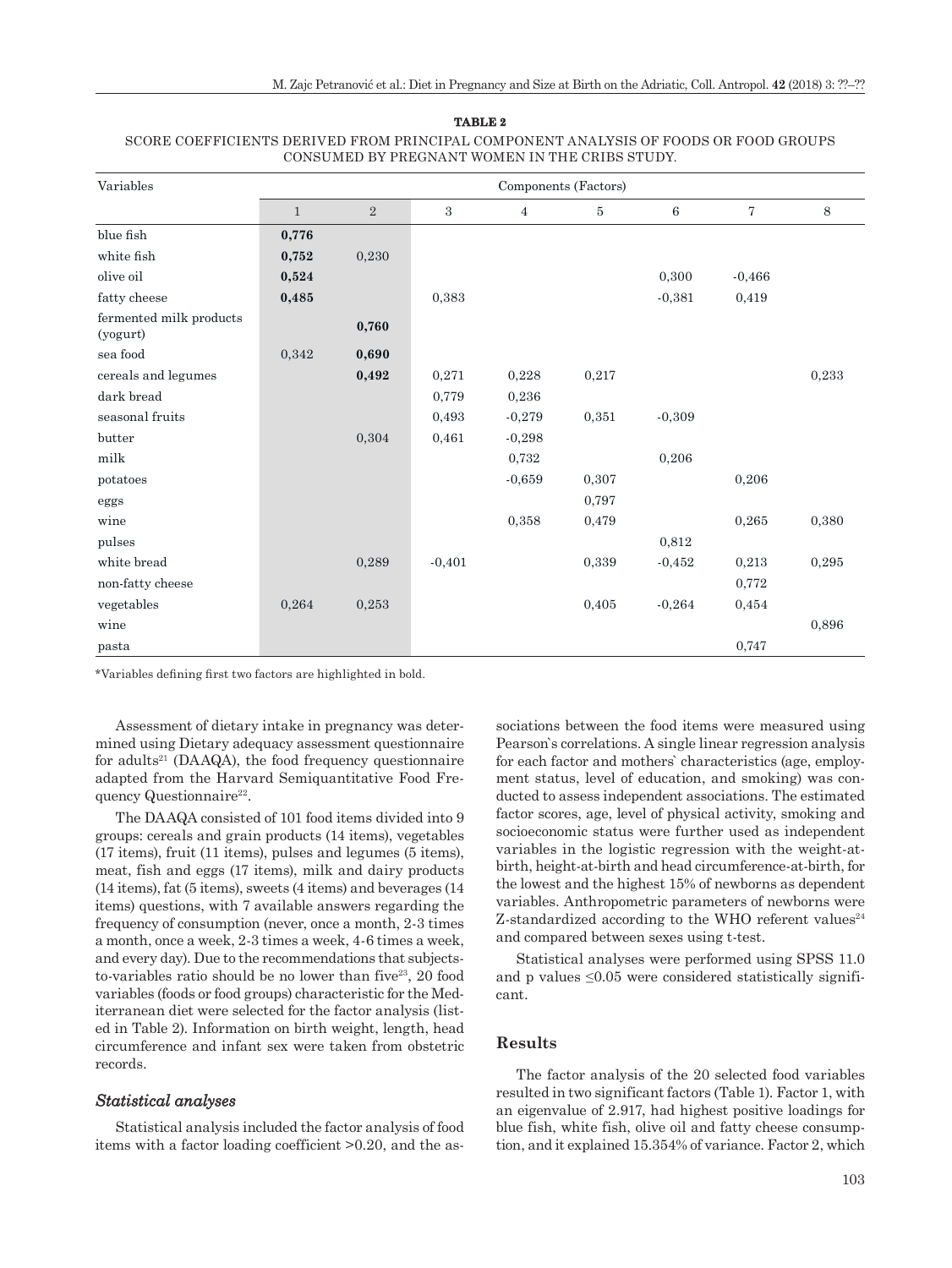|                                                                     |                          |          |                          |                          | PEARSON'S CORRELATION FOR FOOD CONSUMPTION IN PREGNANCY, FOR FOOD INCLUDED IN FACTOR ANALYSIS. |                |                          |                |                          | <b>TABLE 3</b>           |          |                |          |                |                          |          |                          |                          |                |                          |
|---------------------------------------------------------------------|--------------------------|----------|--------------------------|--------------------------|------------------------------------------------------------------------------------------------|----------------|--------------------------|----------------|--------------------------|--------------------------|----------|----------------|----------|----------------|--------------------------|----------|--------------------------|--------------------------|----------------|--------------------------|
|                                                                     | $\overline{\phantom{0}}$ | N        | S                        | 4                        | J,                                                                                             | G              | Ņ                        | $\infty$       | G                        | $\Box$                   | $\Box$   | 12             | 13       | 14             | 15                       | 16       | 17                       | $18\,$                   | 19             | 20                       |
| white bread                                                         | $\overline{\phantom{0}}$ |          |                          |                          |                                                                                                |                |                          |                |                          |                          |          |                |          |                |                          |          |                          |                          |                |                          |
| dark bread                                                          | $-0.225$                 |          |                          |                          |                                                                                                |                |                          |                |                          |                          |          |                |          |                |                          |          |                          |                          |                |                          |
| wine                                                                | 0.174                    | 0.160    | $\overline{\phantom{0}}$ |                          |                                                                                                |                |                          |                |                          |                          |          |                |          |                |                          |          |                          |                          |                |                          |
| fatty cheese                                                        | 0.087                    | 0.276    | 0.204                    | $\overline{\phantom{0}}$ |                                                                                                |                |                          |                |                          |                          |          |                |          |                |                          |          |                          |                          |                |                          |
| non-fatty<br>cheese                                                 | 0.096                    | 0.134    | 0.085                    | 0.271                    |                                                                                                |                |                          |                |                          |                          |          |                |          |                |                          |          |                          |                          |                |                          |
| sea food                                                            | 0.154                    | 0.050    | $-0.080$                 | 0.188                    | 0.143                                                                                          | $\overline{ }$ |                          |                |                          |                          |          |                |          |                |                          |          |                          |                          |                |                          |
| pulses                                                              | 0.298                    | 0.140    | 0.184                    | 0.385                    | 0.267                                                                                          | 0.281          | $\overline{\phantom{0}}$ |                |                          |                          |          |                |          |                |                          |          |                          |                          |                |                          |
| eggs                                                                | 0.152                    | $-0.066$ | 0.221                    | 0.126                    | 0.078                                                                                          | 0.117          | 0.250                    | $\overline{ }$ |                          |                          |          |                |          |                |                          |          |                          |                          |                |                          |
| white fish                                                          | 0.019                    | $-0.096$ | $-0.068$                 | 0.286                    | 0.103                                                                                          | 0.343          | 0.168                    | 0.042          | $\overline{\phantom{0}}$ |                          |          |                |          |                |                          |          |                          |                          |                |                          |
| blue fish                                                           | 0.014                    | 0.059    | $-0.041$                 | 0.293                    | 0.103                                                                                          | 0.192          | 0.225                    | 0.125          | 0.461                    | $\overline{\phantom{0}}$ |          |                |          |                |                          |          |                          |                          |                |                          |
| olive oil                                                           | $-0.113$                 | 0.077    | $-0.095$                 | 0.002                    | $-0.105$                                                                                       | 0.028          | $-0.014$                 | 0.019          | 0.217                    | 0.261                    |          |                |          |                |                          |          |                          |                          |                |                          |
| butter                                                              | $-0.028$                 | 0.156    | 0.175                    | 0.079                    | 0.176                                                                                          | 0.042          | 0.109                    | 0.022          | 0.102                    | $-0.010$                 | $-0.041$ | $\overline{ }$ |          |                |                          |          |                          |                          |                |                          |
| wine                                                                | $-0.271$                 | $-0.028$ | $-0.086$                 | $-0.163$                 | 0.169                                                                                          | 0.015          | $-0.089$                 | $-0.071$       | 0.061                    | 0.075                    | 0.111    | 0.026          |          |                |                          |          |                          |                          |                |                          |
| cereals and<br>legumes                                              | 0.114                    | 0.097    | 0.202                    | 0.221                    | 0.136                                                                                          | 0.303          | 0.211                    | 0.163          | 0.191                    | 0.076                    | 0.014    | 0.140          | 0.041    | $\overline{ }$ |                          |          |                          |                          |                |                          |
| potatoes                                                            | 0.204                    | 0.148    | 0.045                    | 0.100                    | 0.056                                                                                          | $-0.050$       | 0.131                    | 0.120          | $-0.094$                 | $-0.014$                 | $-0.086$ | 0.004          | 0.019    | 0.170          | $\overline{\phantom{0}}$ |          |                          |                          |                |                          |
| milk                                                                | 0.127                    | $-0.072$ | 0.095                    | 0.055                    | 0.189                                                                                          | 0.060          | 0.111                    | 0.166          | 0.064                    | 0.009                    | 0.108    | 0.181          | $-0.019$ | $-0.049$       | 0.051                    | Η        |                          |                          |                |                          |
| seasonal<br>fruits                                                  | 0.152                    | 0.069    | 0.129                    | 0.126                    | 0.106                                                                                          | 0.082          | $-0.046$                 | 0.027          | $-0.017$                 | 0.091                    | 0.030    | 0.033          | 0.059    | 0.134          | 0.122                    | 0.120    | $\overline{\phantom{0}}$ |                          |                |                          |
| vegetables                                                          | 0.044                    | 0.164    | $-0.137$                 | 0.041                    | $-0.024$                                                                                       | 0.131          | 0.053                    | 0.060          | 0.049                    | 0.063                    | $-0.007$ | $-0.019$       | 0.124    | 0.110          | 0.177                    | $-0.233$ | $-0.001$                 | $\overline{\phantom{a}}$ |                |                          |
| milk product<br>fermented<br>(yogurt)                               | 0.169                    | 0.083    | 0.118                    | $-0.016$                 | 0.185                                                                                          | 0.352          | 0.205                    | 0.027          | 0.066                    | 0.093                    | 0.038    | 0.165          | 0.116    | 0.159          | $-0.037$                 | 0.162    | 0.052                    | 0.060                    | $\overline{ }$ |                          |
| pasta                                                               | 0.129                    | 0.030    | $-0.047$                 | 0.107                    | 0.012                                                                                          | 0.003          | 0.035                    | 0.018          | $-0.043$                 | 0.128                    | 0.182    | 0.095          | 0.051    | 0.030          | 0.110                    | 0.126    | 0.106                    | 0.082                    | $-0.046$       | $\overline{\phantom{0}}$ |
| * Correlation coefficients highlighted in BOLD have a p value <0.05 |                          |          |                          |                          |                                                                                                |                |                          |                |                          |                          |          |                |          |                |                          |          |                          |                          |                |                          |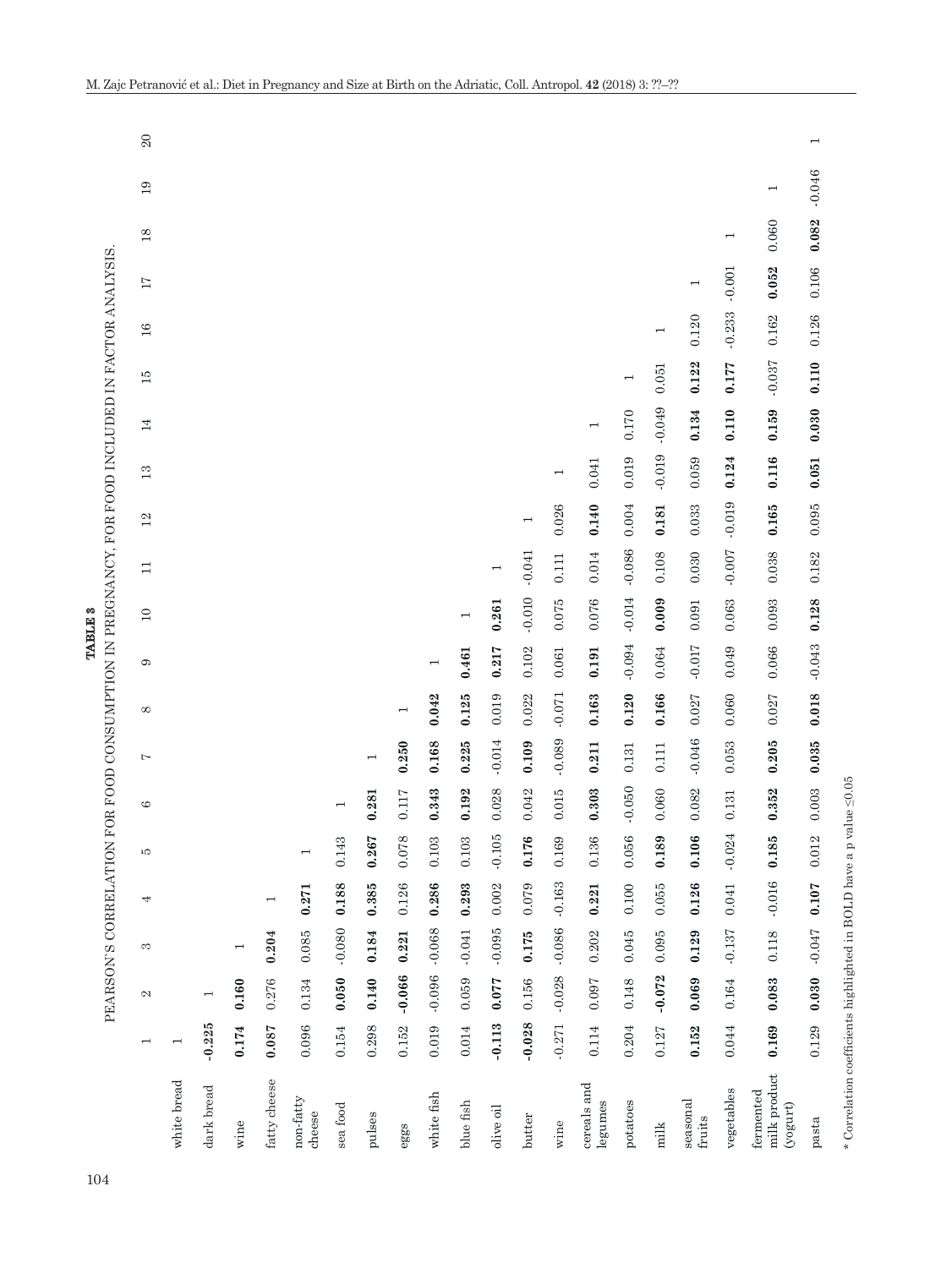| <b>TABLE 4</b>                             |
|--------------------------------------------|
| CHARACTERISTICS OF CRIBS MOTHERS BY LIVING |
| LOCATION.                                  |

| Variables                                | Mainland     | Island<br>population population | *P     |
|------------------------------------------|--------------|---------------------------------|--------|
| Marital status - $N$ $(\%)$              |              |                                 |        |
| Married                                  | 61(50)       | 51 (41.8)                       | ns     |
| Not married-living with partner          | 4(3.3)       | 5(4.1)                          |        |
| Single                                   | 1(0.8)       | 0                               |        |
| Employment status - N (%)                |              |                                 |        |
| Permanent job                            | 49 (40.2)    | 43 (35.2)                       | ns     |
| Occasional                               | 2(1.6)       | 1(0.8)                          |        |
| Unemployed                               | 15(12.3)     | 12(9.8)                         |        |
| Level of education - N (%)               |              |                                 |        |
| Secondary                                | 26 (21.3)    | 36(29.5)                        | $0.01$ |
| Tertiary                                 | 40(32.8)     | 20 (16.4)                       |        |
| Smoking in pregnancy - N (%)             |              |                                 |        |
| Yes, just like before the preg-<br>nancy | 0            | 1(0.8)                          | ns     |
| Yes, but less than before<br>pregnancy   | 16 (13.1)    | 13(10.7)                        |        |
| Quit smoking in pregnancy                | 14(11.5)     | 12(9.8)                         |        |
| Quit smoking before pregnancy            | 10(8.2)      | 10(8.2)                         |        |
| Never smoked                             | 26 (21.3)    | 20 (16.4)                       |        |
| Physical activity in pregnancy $- N$ (%) |              |                                 |        |
| Sedentary-to-light                       | 13 (10.7)    | 6(5.0)                          | ns     |
| Moderate                                 | 43(35.5)     | 35 (28.9)                       |        |
| Heavy-to-competitive                     | 10(8.3)      | 14 (11.6)                       |        |
| Meals per day $-N$ (%)                   |              |                                 |        |
| $\overline{2}$                           | $\mathbf{0}$ | 2(1.6)                          | ns     |
| 3                                        | 21 (17.2)    | 20 (16.4)                       |        |
| 4                                        | 31 (25.4)    | 26 (21.3)                       |        |
| ≥5                                       | 14(11.5)     | 8(6.6)                          |        |

 \* The qualitative differences between groups were tested using by  $x^2$ -test.

\*\* Level of education - Educational system in Croatia has three levels; primary education (1st-8th grade), secondary education (gymnasiums and art schools last four years, while vocational schools can last three or four years) and tertiary education, after which person obtains bachelor of science, master of science, master of education or doctor of science (or arts) degree.

explained additional 9.630% of variance and had an eigenvalue of 1.830, had highest loading coefficients for fermented milk products (yogurt), sea food, cereals and legumes (Table 2). Scree plot from the Principal Component Analyses of the FFQ is presented in Figure 1, while Pearson`s correlations between 20 selected food variables are presented in Table 3.

The characteristics of pregnant women from the CRIBS study are presented in Table 4. They were between 19.6 and 41.7 years of age (mean age 30.5±4.4 years, no sig-



*Fig. 1. Scree plot from the principal component analysis of the Food Frequency Questionnaire data with factor loading coefficient >0.20.*

nificant differences between islands Brač and Hvar, and the mainland), and most of them were married (92.4%). Almost all unmarried women said that they were living with their partners unwed or that they had a support (financial/emotional) of their partners, future fathers. Threefourths of women reported being permanently employed, 3.1% being seasonal, occasional or substitute employees, while 22% of women reported being unemployed. One half of both permanently employed and unemployed women completed higher education (BSc, MSc or PhD), just like did all 4 occasionally employed pregnant women. More educated women (with tertiary education) were found on mainland than on islands  $(p<0.01)$ . Smoking in pregnancy was self-reported by 24.6% of women, although 96.7% of them said that they decreased number of cigarettes per day since they found out they were pregnant. Most of the women reported being moderately active in pregnancy.

The CRIBS pregnant women gave birth to 69 female and 53 male newborns. In comparison with newborn females, newborn males from the CRIBS had significantly higher mean length-at-birth (51.28±1.75 cm vs. 50.48±1.77 cm, p<0.05) and head circumference-at-birth (35.41±0.90 cm vs.  $34.97\pm1.05$  cm,  $p<0.05$ ), while mean weight-at-birth did not differ significantly between sexes (3.64±0.43 kg vs. 3.49±0.44 kg, p=ns). Still, Z-values standardized according to WHO referent values did not differ between genders (Table 5).

Neither tobacco use nor levels of physical activity of mothers were significantly associated with body size parameters in the CRIBS newborns. Although more than 98% of women reported having 3 or more meals per day, 13.9% reported not eating breakfast every day. The habit of having lunch daily was reported by 90.8% of the participants.

Single-linear regression analysis separately for each of two factors and mothers` characteristics (age, employment status, level of education and smoking) showed significant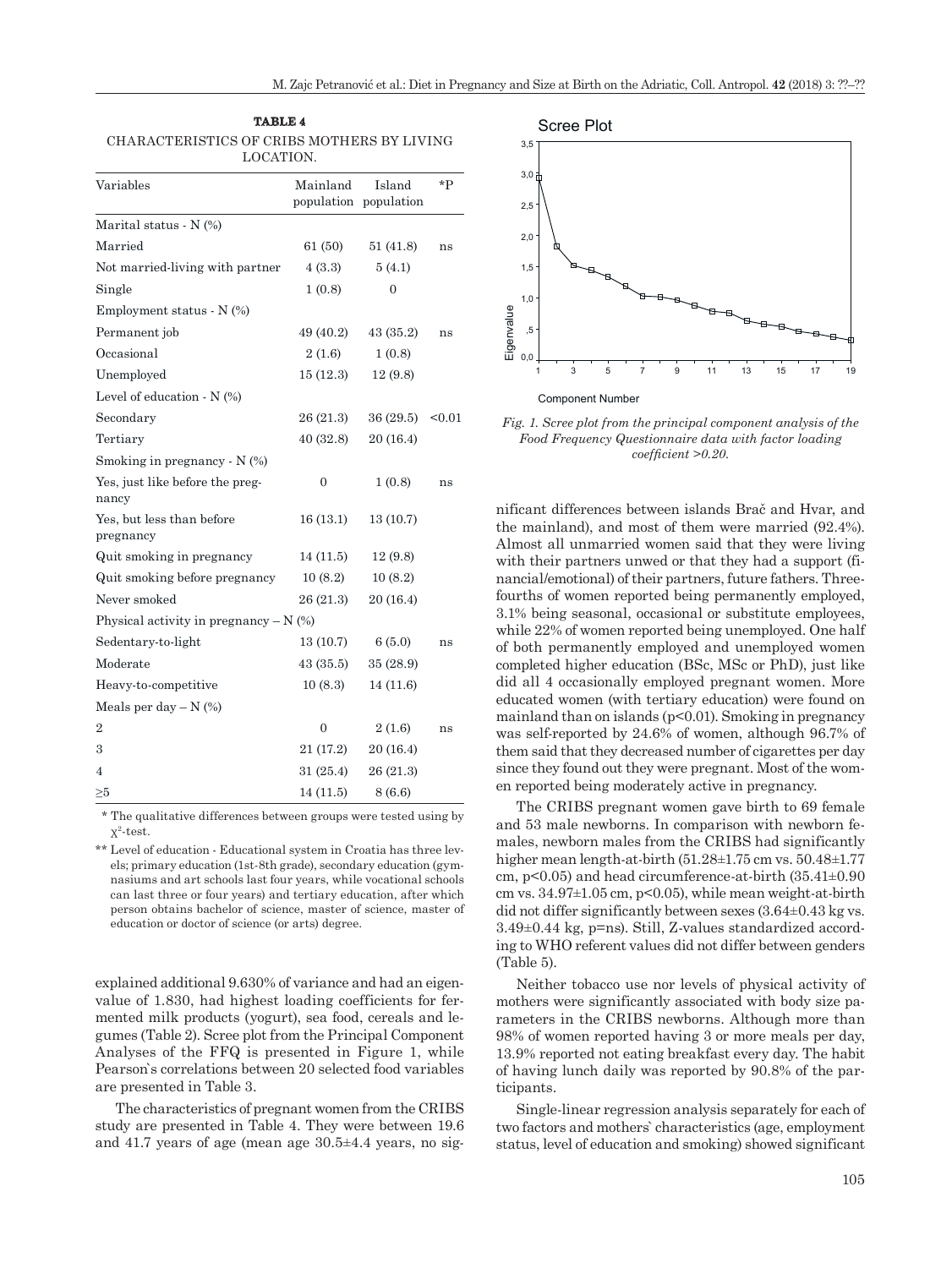## THE COMPARISON OF Z-STANDARDIZED VALUES OF WEIGHT-AT-BIRTH, LENGTH-AT-BIRTH AND HEAD CIRCUMFERENCE-AT-BIRTH BETWEEN FEMALE AND MALE NEWBORNS FROM THE CRIBS STUDY.

**TABLE 5**

| Anthropometric     |                     | Gender              |    |
|--------------------|---------------------|---------------------|----|
| variables          | Female $(n=69)$     | Male $(n=53)$       |    |
| Weight             | $0.5242 \pm 0.9153$ | $0.5475 \pm 0.8504$ | ns |
| Length             | $0.7133\pm0.9503$   | $0.7392\pm0.9245$   | ns |
| Head circumference | $0.9358\pm0.8764$   | $0.7477 \pm 0.7051$ | ns |
| BMI                | $0.6328 \pm 1.0140$ | $0.1120 \pm 0.8840$ | ns |
| Weight-for-length  | $0.0307 \pm 0.8638$ | $0.0138 \pm 0.8907$ | ns |

\*Thedifferences between groups were tested by t-test.

regression model only for the level of education of pregnant women and the Factor 1 ( $F(1,120) = 7.484$ ,  $p<0.01$ ), with an  $\mathbb{R}^2$  of 0.059. Multiple linear regression for two factors and newborns` body size parameters (weight-, length- and head circumference-at-birth) did not result in any regression model, although weight-at-birth and the Factor 2 significantly correlated (p<0.05, Figure 2). Logistic regression model for the lowest and the highest 15% of the CRIBS newborns as dependent variables included Factors 1 and 2, mothers` age at birth, level of physical activity, smoking status, level of education and employment status; no significant regression model was found.

#### **Discussion**

Early-life factors influence fetal programming, birth and child health outcomes later in life.25

Diet and lifestyle of mothers are important determinants of health of both mother and offspring, starting from the preconceptional period.26 In particular, the first 1000 days of life (counting from conception up to two years of age) are found to be crucial for the prevention of adulthood diseases.<sup>27</sup>

Mediterranean diet in pregnancy was found to affect favorably not only on maternal hypertension/preeclampsia, but also on intrauterine growth and certain acute and chronic complications of prematurity.28 This type of diet is typical for the coastal part of Croatia, although changes in dietary habits and rather poor compliance with the current recommendations on Mediterranean diet in general population on Eastern Adriatic were noted on Hvar in 1990ies12 and confirmed on Korčula14 and Vis13,14 in 2014. However, our results suggest that women in pregnancy follow the Mediterranean diet and most of them eat regularly (3 or more meals per day). Pregnancy is recognized as an ideal time to encourage healthy lifestyles.29 It is possible that our pregnant women would not follow Mediterranean diet that strictly if they were not pregnant, but in pregnancy they may be more receptive to health messages and wish to ensure optimal nutrients for future child. CRIBS women already demonstrated awareness of desirable healthy lifestyle habits in pregnancy by reporting that 46.4% of all smokers quit smoking after finding out that they were pregnant, and the rest reported smoking less cigarettes per day than before the pregnancy. The fact that there were more highly educated women on mainland than on islands did not come as a surprise; higher education institutions are on the mainland, and ferries that connect islands with mainland out of summer season operate rarely.

91.8% of children were born in marriage, what is in accordance with data for Split-Dalmatia County - 91.5% of marriage-born children, but both frequencies differ from country average, where 1 in 5 children (19.6%) was born outside of marriage in 2016.<sup>30</sup> CRIBS newborns were on average longer-at-birth, heavier-at-birth and had bigger head circumference when compared to the WHO referent population. The Generation R Study revealed significantly lower weight-at-birth in children whose mothers had low adherence with Mediterranean diet.<sup>31</sup> In Greece neonates of mothers from the low adherence Mediterranean Diet group had significantly higher incidence of intrauterine growth restriction (IUGR) and lower z-scores of birth weight and BMI.32 Unlike here mentioned studies, none of the two factors, results of factor analysis of FFQ, showed association with any newborn body size parameters. But obstacle in comparing Mediterranean diet between different cohorts might be the fact that several types of Mediterranean diet were found across European Mediterranean regions, some even within the same country.

In Spanish study Mediterranean diet scores loadings differed significantly between Atlantic and the Mediterranean regions two regions. Only in the Mediterranean region women with high Mediterranean diet adherence had a significantly lower risk of delivering a fetal growthrestricted infant for weight.33





*Figure 2. Interrelation of quantitative values of Factor 2 and weight-at-birth (r2=0.033 ; r=0.183; p=0.044 ; ybirth-weight= 3.557+0.039x).*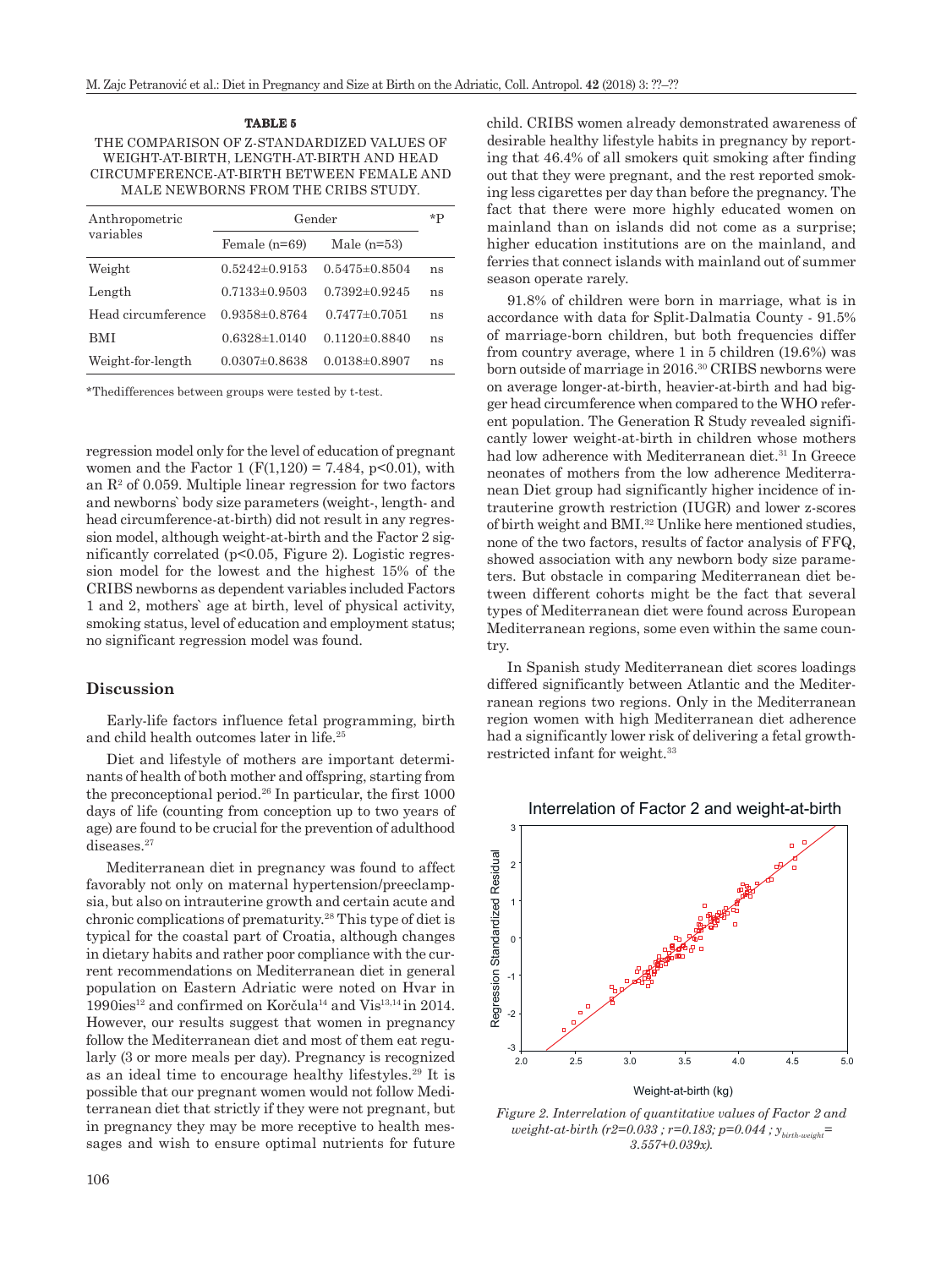## **Conclusions**

Factor analysis of food frequency questionnaire confirmed that the pregnant women from the CRIBS study mostly follow Mediterranean diet. Even though it was not statistically confirmed in our research, this type of diet might be associated with better pregnancy outcome and optimal development of newborn. The limitation of this ongoing study is its still small sample size, so the final results might differ after completing the recruitment of participants.

#### **REFERENCES**

1. POPKIN BM, ADAIR LS, NG SW, Nutr Rev, 70 (1) (2012) 3. DOI: 10.1111/j.1753-4887.2011.00456.x. — 2. MUST A, MCKEOWN NM, In: DE GROOT LJ, CHROUSOS G, DUNGAN K, FEINGOLD KR, GROSS-MAN A, HERSHMAN JM, KOCH C, KORBONITS M, MCLACHLAN R, NEW M, PURNELL J, REBAR R, SINGER F, VINIK A (Eds) The Disease Burden Associated with Overweight and Obesity. (Endotext [Internet]. South Dartmouth (MA): MDText.com, Inc., 2000). — 3. FORD ND, PATEL SA, NARAYAN KM, Annu Rev Public Health, 38 (2017) 145. DOI: 10.1146/annurev-publhealth-031816-044604. — 4. RADI-NOVIC S, Sociologija i prostor, 39 (1) (2001) 97. — 5. DEFILIPPIS J, Društ. istraž., 15 (6) (2006) 1047. — 6. MISSONI S, Coll Antropol, 36 (2012) 1139. — 7. ESTRUCH R, SALAS-SALVADO J, Nutr Metab Cardiovasc Dis, 23 (2013) 1163. DOI: 10.1016/j.numecd.2013.09.003. — 8. FILIPPATOS TD, PANAGIOTAKOS DB, GEORGOUSOPOULOU EN, PITARAKI E, KOULI, GM, CHRYSOHOOU C, TOUSOULIS D, STEFANADIS C, PITSAVOS C, THE ATTICA STUDY GROUP, Rev Diabet Stud, 13 (4) (2016) 226. DOI: 10.1900/RDS.2016.13.226. — 9. BABIO, N, TOLEDO, E, ESTRUCH, R, ROS, E, MARTÍNEZ-GONZÁLEZ, MA, CASTAÑER, O, BULLÓ M, CORELLA D, ARÓS F, GÓMEZ-GRACIA E, RUIZ-GUTIÉRREZ V, FIOL M, LAPETRA J, LAMUELA-RAVENTOS RM, SERRA-MAJEM L, PINTÓ X, BASORA J, SORLÍ JV, SALAS-SALVADÓ J, CMAJ, 186 (17) (2014) E649. DOI: 10.1503/cmaj.140764. — 10. SCHWINGSHACKL L, SCHWEDHELM C, GALBETE C, HOFFMANN G, Nutrients, 9 (2017) 1063. DOI: 10.3390/nu9101063. — 11. DUVNJAK, N, MACAN Đ, Socio.hu 3 (2015) 62. DOI:10.18030/SOCIO.HU.2015EN.61. — 12. SMOLEJ NARANČIĆ N Physical fitness and lifestyle in a Mediterranean setting, In: Proceedings (5th International Congress on Physiological Anthropology Seoul, 2000). — 13. MISSONI S, Coll Antropol, 33(4) (2009) 1273. — 14. KOLČIĆ I, RELJA A, GELEMANOVIĆ A, MILJKOVIĆ A, BOBAN K, HAYWARD C, RUDAN I, POLAŠEK O, Croat Med J, 57 (5) (2016) 415. DOI: 10.3325/cmj.2016.57.415. — 15. DANIELEWICZ H, MYSZC-ZYSZYN G, DĘBIŃSKA A, MYSZKAL A, BOZNAŃSKI A, HIRNLE L, Eur J of Pediatr, 176 (12) (2017) 1573. DOI: 10.1007/s00431-017-3026- 5. — 16. BARKER DJ, BMJ, 311 (1995) 171. — 17. VUJKOVIC M, DE VRIES JH, LINDEMANS J, MACKLON NS, VAN DER SPEK PJ, STEEGERS EA, STEEGERS-THEUNISSEN RP, Fertil Steril, 94 (2010) 2096. — 18. SCHOENAKER DAJM, SOEDAMAH-MUTHU SS, CAL-LAWAY LK, MISHRA GD, Am J Clin Nutr, 102 (1) (2015) 94. [DOI:](https://doi.org/10.3945/ajcn.114.102475) 

### *Acknowledgement*

This project is financed by the Croatian Science Foundation under the grant number HRZZ UIP-2014-09-6598. The CRIBS study is possible only because of the commitment of our pregnant participants, support of their husbands/partners, and their confidence in us. We thank all the participants, health professionals and researchers who have made it happen.

[10.3945/ajcn.114.102475](https://doi.org/10.3945/ajcn.114.102475). — 19. VERDUCI E, MARTELLI A, MINI-ELLO V, LANDI M, MARIANI B, BRAMBILLA M, DIAFERIO L, PERONI D, Allergol Immunopathol (Madr), 45 (4) (2017) 405. DOI: 10.1016/j.aller.2017.01.003. — 20. CHATZI L, RIFAS-SHIMAN SL, GEORGIOU V, JOUNG KE, KOINAKI S, CHALKIADAKI G, MAR-GIORIS A, SARRI K, VASSILAKI M, VAFEIADI M, KOGEVINAS M, MANTZOROS C, GILLMAN MW, OKEN E, Pediatr Obes, 12 (2017) 47. DOI: 10.1111/ijpo.12191. — 21. BABIĆ D, SINDIK J, MISSONI S, Coll Antropol, 38(3) (2014) 1017. — 22. WILLETT WC, REYNOLDS RD, COTTRELL-HOEHNER S, SAMPSON L, BROWNE ML, J Am Diet Assoc, 87 (1987) 43. — 23. BRYANT FB, YARNOLD PR, Principal components analysis and exploratory and confirmatory factor analysis. In: GRIMM LG, YARNOLD RR (Eds.) *Reading and understanding multivariate statistics* (Washington, DC: American Psychological Association, 1995). — 24. FRISANCHO AR, Anthropometric standards. An interactive nutritional reference of body size and body composition for children and adults. (The University of Michigan Press, Ann Arbor, 2008). — 25. BARKER DJ, Acta Paediatr, 93 (2004) 26. — 26. MARANGONI F, CE-TIN I, VERDUCI E, CANZONE G, GIOVANNINI M, SCOLLO P, COR-SELLO G, POLI, A, Nutrients, 8 (10) (2016) 629. DOI: 10.3390/ nu8100629. – 27. ADAIR LS, Nestlé Nutr Inst Workshop Ser, 78 (2014) 111. – 28. PARLAPANI E, AGAKIDIS C, KARAGIOZOGLOU-LAM-POUDI T, SARAFIDIS K, AGAKIDOU E, ATHANASIADIS A, DIA-MANTI E, J Matern Fetal Neonatal Med. 13 (2017) 1. DOI: 10.1080/14767058.2017.1399120. — 29. WILKINSON SA, MCINTYRE HD, BMC Pregnancy and Childbirth, 12 (2012) 131. DOI: 10.1186/1471- 2393-12-131. — 30. CROATIAN BUREAU OF STATISTICS, Women and Men in Croatia 2016 (Croatian Bureau of Statistics, Zagreb, 2016). — 31. TIMMERMANS S, STEEGERS-THEUNISSEN R, VUJKOVIC M., DEN BREEIJEN H, RUSSCHER H, LINDEMANS J, MACKENBACH J, HOFMAN A, LESAFFRE EE, JADDOE VV, STEEGERS EA, Br J Nutr, 108 (8) (2012) 1399. DOI: 10.1017/S000711451100691X. — 32. PARLAPANI E, AGAKIDIS C, KARAGIOZOGLOU-LAMPOUDI T, SARAFIDIS K, AGAKIDOU E, ATHANASIADIS A, DIAMANTI E, Matern Fetal Neonatal Med, (2017) 1. DOI: 10.1080/14767058.2017.1399120. (Epub ahead of print) – 33. CHATZI L, MENDEZ M, GARCÍA-ESTE-BAN R, ROUMELIOTAKI T, IBARLUZEA J, TARDÓN A, AMIANO P, LERTXUNDI A, IÑIGUEZ C, VIOQUE J, KOGEVINAS M, SUNYER J, Brit J Nutr, 107 (2011) 135. DOI: 10.1017/S0007114511002625.

#### *M. Z. Petranović*

*Institute for Anthropological Association, Gajeva 32, 10000 Zagreb, Croatia e-mail: matea@inantro.hr*